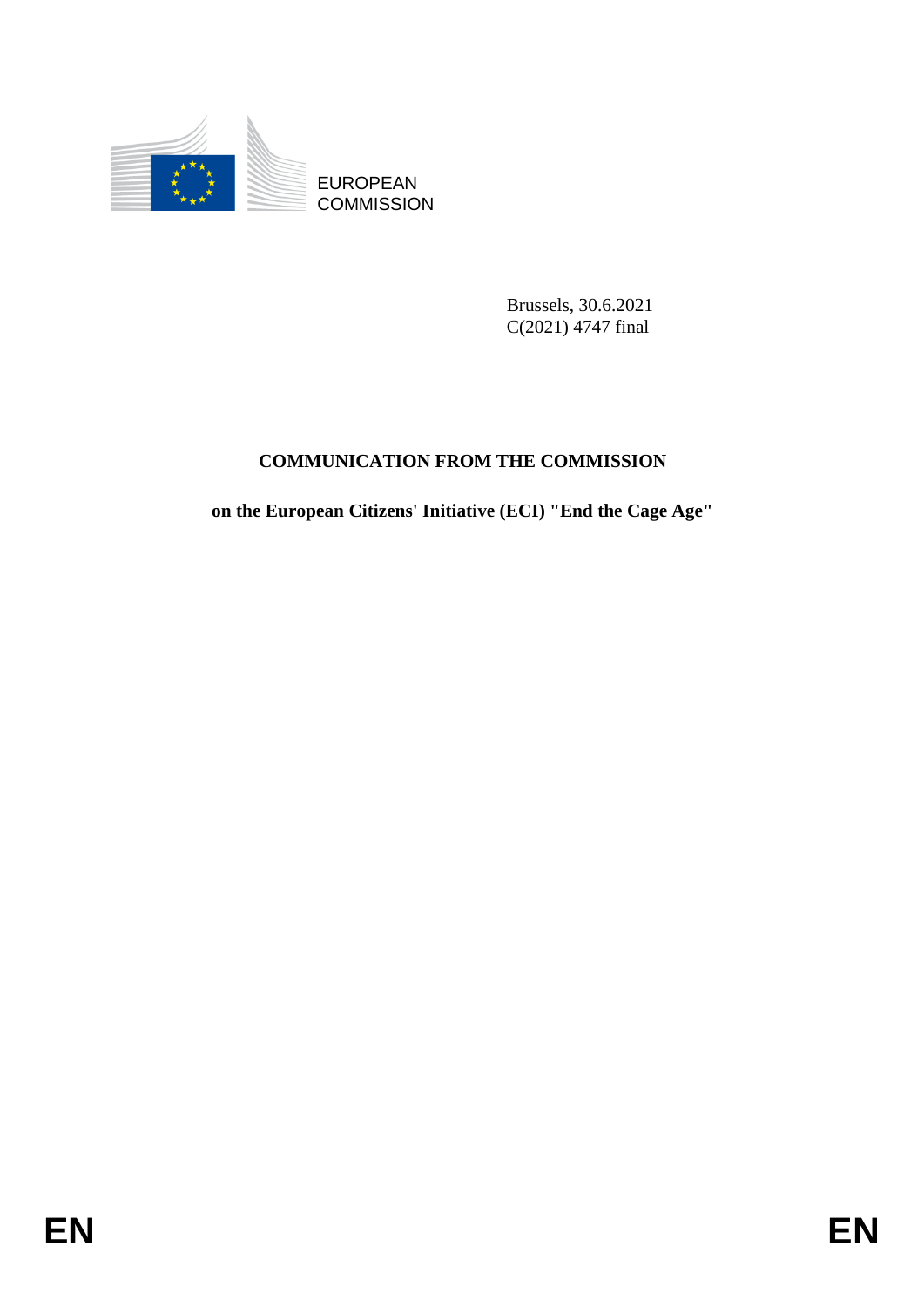#### **1. INTRODUCTION: THE CITIZENS' INITIATIVE**

By means of a European citizens' initiative (ECI) under Article 11(4) of the Treaty on European Union, a million or more nationals of a significant number of EU Member States can ask the European Commission, within the scope of its powers, to submit an appropriate proposal on a matter on which they consider that an EU legal act is required for the purpose of implementing the Treaties. Detailed rules on ECIs are set out in Regulation (EU) 2019/788<sup>1</sup> (the ECI Regulation).

'End the Cage Age' is the sixth ECI to have reached the numerical thresholds<sup>2</sup>. It calls on the Commission to take action on the treatment of farm animals, as follows:

*'Hundreds of millions of EU farm animals are kept in cages for most of their lives, causing great suffering. We call on the European Commission to end this inhumane treatment of farm animals.*

*Cages inflict suffering on enormous numbers of farm animals every year. They are cruel and unnecessary, as higher-welfare cage-free systems are viable.*

*The Commission is therefore invited to propose legislation to prohibit the use of:*

- *cages for laying hens, rabbits, pullets, broiler breeders, layer breeders, quail, ducks and geese;*
- *farrowing crates for sows;*
- *sow stalls, where not already prohibited;*
- *individual calf pens, where not already prohibited.'<sup>3</sup>*

The organisers explained the objectives of the initiative in detail in a meeting with the Commission on 30 October 2020 and a public hearing organised by the European Parliament on 15 April 2021. On 10 June 2021, the European Parliament held a plenary debate on this citizens' initiative and adopted a resolution<sup>4</sup> setting out the Parliament's position.

This Communication sets out the Commission's legal and political assessment of the initiative, the action it intends to take, its reasons for doing so and the envisaged timeline, in accordance with Article 15(2) of the ECI Regulation.

# **2. CONTEXT**

 $\overline{a}$ 

<sup>1</sup> Regulation (EU) 2019/788 of the European Parliament and of the Council of 17 April 2019 on the European citizens' initiative (OJ L 130, 17.5.2019, p. 55).

<sup>&</sup>lt;sup>2</sup> The annex provides further procedural details about the initiative, including the required thresholds, and the number of statements of support.

<sup>3</sup> [https://europa.eu/citizens-initiative/initiatives/details/2018/000004\\_en](https://europa.eu/citizens-initiative/initiatives/details/2018/000004_en)

<sup>4</sup> https://www.europarl.europa.eu/doceo/document/B-9-2021-0296\_EN.html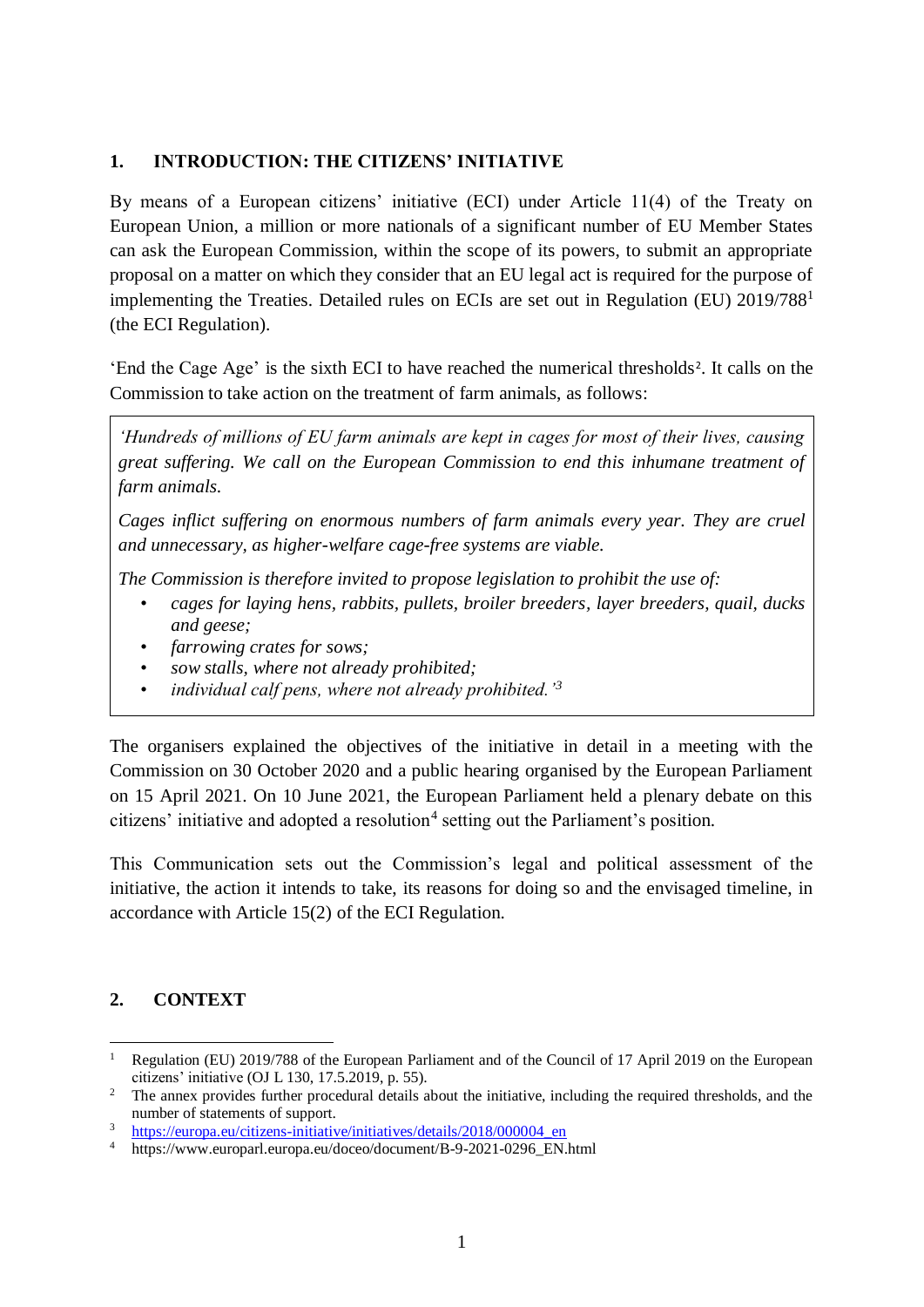This citizens' initiative reflects a demand for a transition to more ethical and sustainable farming systems, to be achieved *inter alia* on the basis of new animal welfare legislation. Responding to this demand is a high priority for the Commission, as it has made clear in the European Green Deal<sup>5</sup> and the Farm to Fork Strategy<sup>6</sup>. The initiative claims that 300 million animals are currently kept in cages in the EU.

The Treaty on the Functioning of the European Union defines animals as sentient beings. As a major importer of food, the EU has a moral responsibility to ensure that on-farm conditions for animals reflect its principles, including in respect of the food that it imports.

The phasing-out of cages started 22 years ago, when new legislation for the rearing of laying hens entered into force. Scientific analysis supported the benefits of this approach for other species such as calves and pigs, for which partial prohibitions were introduced in 1997 and 2001 respectively.

# **2.1 Existing legal framework for on-farm animal welfare**

EU legislation on animal welfare has evolved and expanded its coverage since the first EU legislation on the welfare of animals was adopted in 1974. The current legal framework for the keeping of farmed animals consists of a general Directive<sup>7</sup> on the protection of animals bred and kept for farming purposes. It sets out general principles and leaves room for Member States to adopt stricter provisions, provided they are compatible with EU rules. To complement the general Directive, four sector-specific Directives govern the welfare of laying hens, broilers, calves and pigs.

The general Directive provides that the freedom of movement of animals must not be restricted in such a way as to cause them unnecessary suffering or injury. In addition, it requires that, where an animal is continuously or regularly tethered or confined, it must be given appropriate space in line with its physiological and ethological needs. Keeping animals in cages is thus allowed, but subject to certain conditions.

The sector-specific Directives lay down certain rules on confinement:

• for **laying hens**, the legislation for the rearing of laying hens adopted in 1999 prohibited the use of barren ('battery') cages in the EU, with a 2 stage transitional period of 12 years in total: as from 2003 cages taken into use for the first time had to be enriched cages, and as from 2012 the prohibition on barren cages for laying hens applied to all farms in the EU. Today, laying hens may be kept in 'enriched' cages that allow them to perch and scratch, for example<sup>8</sup>;

 $\overline{a}$ 5 <sup>5</sup> [https://ec.europa.eu/info/publications/communication-european-green-deal\\_en](https://ec.europa.eu/info/publications/communication-european-green-deal_en)<br>
thres://ec.europe.eu/food/form2fork.en

[https://ec.europa.eu/food/farm2fork\\_en](https://ec.europa.eu/food/farm2fork_en)

<sup>&</sup>lt;sup>7</sup> Council Directive 98/58/EC of 20 July 1998 concerning the protection of animals kept for farming purposes (OJ L 221, 8.8.1998, p. 23).

<sup>8</sup> Council Directive 1999/74/EC of 19 July 1999 laying down minimum standards for the protection of laying hens (OJ L 203, 3.8.1999, p. 53).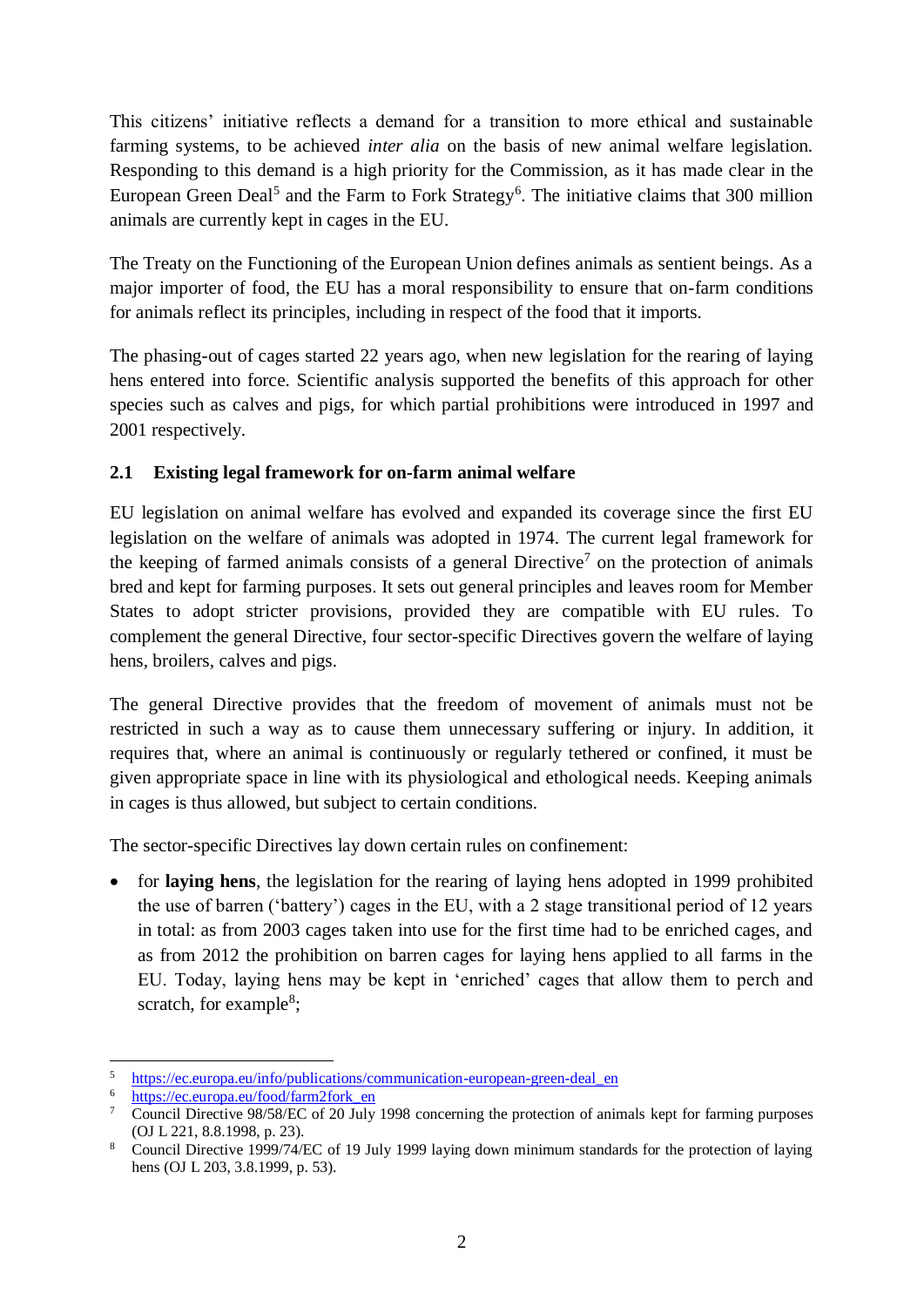- since 2013, it has been obligatory to keep female **pigs** (sows) in groups for a period starting from 4 weeks after service (mating with a boar or insemination) to 1 week before the expected time of farrowing. For the rest of the time (i.e. from 1 week before the expected time of farrowing to 4 weeks after service), in line with applicable EU legislation, a large proportion of gilts and sows in the EU are regularly confined in 'farrowing crates' and 'sow stalls'<sup>9</sup>; and
- since 2007, it has not been allowed to confine a **calf** in an individual pen after the age of 8 weeks. However, up to that age, the individual keeping of calves is possible, subject to the conditions of the applicable EU legislation<sup>10</sup>.

No specific EU animal welfare legislation exists for the other animals referred to in the European citizens' initiative.

The request to phase out cages is in line with current developments, as several Member States have already implemented total or partial bans on cages:

#### *Enriched cages for laying hens:*

- *banned in Austria and Luxembourg;*
- *banned in France for new or refurbished farms;*
- *banned in Germany from 2025, in Czechia from 2027, in Wallonia (Belgium) from 2028 and in Slovakia from 2030.*

#### *Sow stalls and farrowing crates:*

- *banned in Sweden;*
- *farrowing crates allowed for max. 5 days per farrowing period in Germany by 2036;*
- *ban of sow stalls by 2029 in Germany;*
- *ban of sow stalls from the time of weaning in Denmark with full effect from 2035;*
- *ban of sow stalls 4 days after insemination in the Netherlands and 10 days after insemination in Austria.*

# *Cages for rabbits:*

- *banned for meat rabbits in Austria, Germany and the Netherlands;*
- *ban on barren cages for meat rabbits since 2016 and enriched cages for meat rabbits and breeding females in Flanders (Belgium) from 2025;*
- *specific requirements for rabbits in Germany, the Netherlands and Sweden, e.g. housing at least in pairs (fattening rabbits), suitable gnawing material, access to roughage, access to a platform.*

# **2.2 Current EU policy context**

On 11 December 2019, the Commission adopted a Communication on *A European Green Deal*<sup>11</sup>, a comprehensive strategy to transform the EU into a modern, resource-efficient and

 $\overline{a}$ <sup>9</sup> Council Directive 2008/120/EC of 18 December 2008 laying down minimum standards for the protection of pigs (OJ L 47, 18.2.2009, p. 5).

<sup>&</sup>lt;sup>10</sup> Council Directive 2008/119/EC of 18 December 2008 laying down minimum standards for the protection of calves (OJ L 10, 15.1.2009, p. 7).

<sup>&</sup>lt;sup>11</sup> https://ec.europa.eu/info/strategy/priorities-2019-2024/european-green-deal en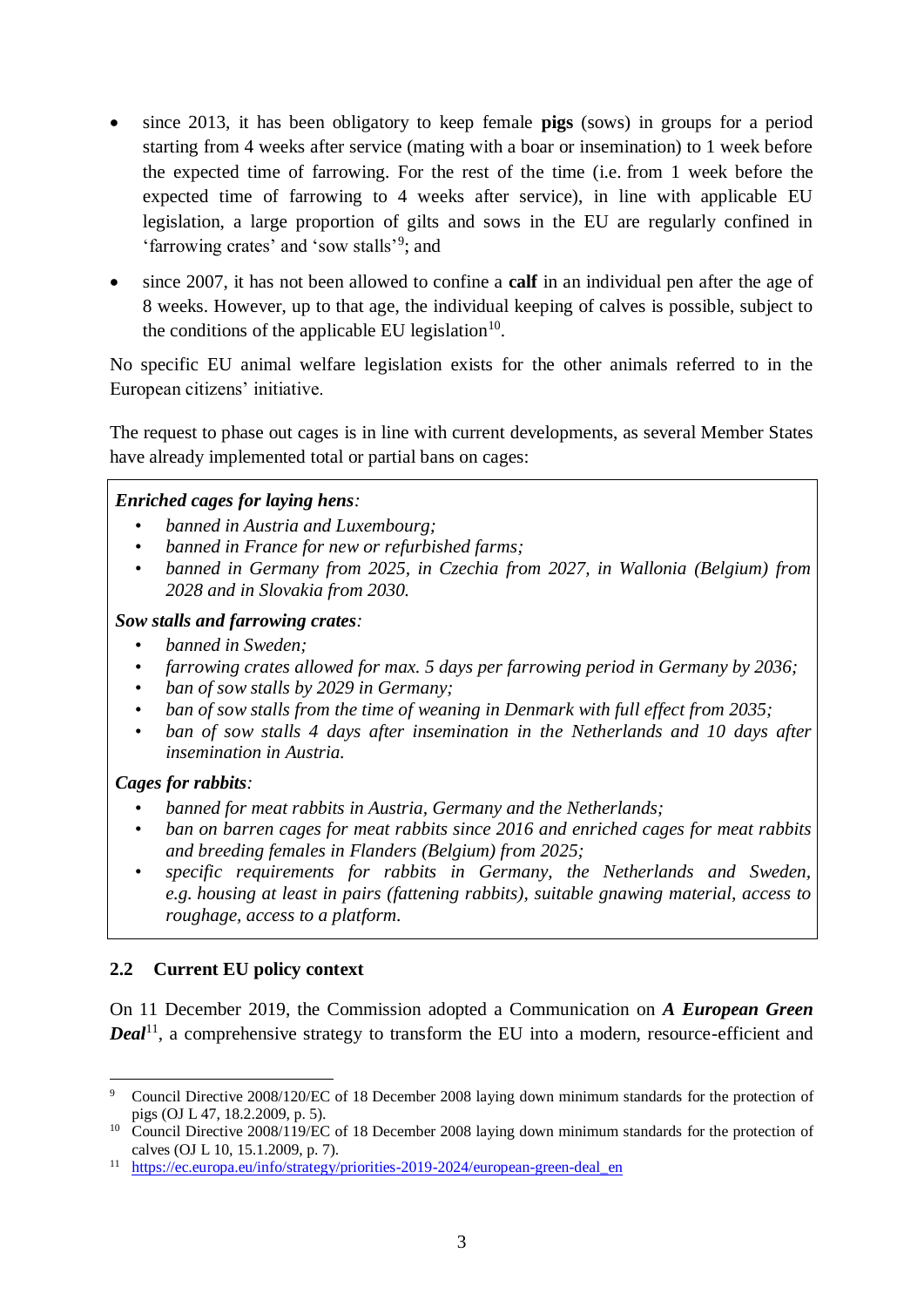competitive economy that caters for all dimensions of sustainability, including animal welfare.

On 20 May 2020 (as part of the Green Deal), the Commission adopted the **Farm to Fork Strategy**<sup>12</sup>, which sets out a blueprint for a fair, healthy and environment-friendly food system. Through the strategy, the Commission seeks to ensure not only that food in the EU is safe, nutritious and of high quality, but also that it becomes the global standard for sustainability. Animal welfare plays a prominent role in the sustainability agenda and the strategy includes a **commitment of the Commission to submit legislative proposals to revise EU animal welfare legislation by the end of 2023, following an evaluation** (fitness check) of the existing legislation and an impact assessment. The aim is to improve animal welfare, broaden the scope of the legislation, align it with the latest scientific evidence and make it easier to enforce.

The Commission also announced in the strategy that it would:

- look at options for animal welfare labelling, in order better to reap and transfer along the food chain the added value that products gain through welfare-friendly practices; and
- propose a sustainable food-labelling framework.

The Farm to Fork Strategy recognises the role of the **common agricultural policy** (CAP) in supporting the transition to sustainable food systems. In the context of and subject to the ongoing legislative procedure regarding the CAP, a new system, is envisaged from 2023 whereby Member States will be able to use **'eco-schemes'**<sup>13</sup> to support a transition to better animal welfare<sup>14</sup>. Eco-schemes will provide farmers with support in the form of management commitments compensating them for additional costs or income losses associated with upgraded standards that go beyond mandatory requirements. Eco-schemes are fully financed by the general budget of the Union.

Under the **European Agricultural Fund for Rural Development** (EAFRD), the same possibilities will continue to be available for supporting animal welfare after 2022 as were available under the CAP from 2014 to 2022. EAFRD-funded projects ('interventions') require co-financing by Member States. EAFRD support is available in the form of management commitments compensating farmers for additional costs or income losses associated with commitments for upgraded standards that go beyond mandatory requirements, and investments for more animal welfare friendly housing. The extent to which EAFRD and ecoscheme support goes to animal welfare depends on Member States' needs and prioritising.

Further intervention possibilities under EAFRD and eco-schemes include support for:

 $\overline{a}$ <sup>12</sup> [https://ec.europa.eu/food/farm2fork\\_en](https://ec.europa.eu/food/farm2fork_en)

<sup>&</sup>lt;sup>13</sup> Eco-schemes are payment schemes in agriculture aimed at protecting the environment and climate, and animal welfare;<https://ec.europa.eu/eurostat/statistics-explained/index.php?title=Glossary:Eco-schemes>

<sup>&</sup>lt;sup>14</sup> The list of potential agricultural practices that eco-schemes could support is available at [https://ec.europa.eu/info/sites/info/files/food-farming-fisheries/key\\_policies/documents/factsheet-agri](https://ec.europa.eu/info/sites/info/files/food-farming-fisheries/key_policies/documents/factsheet-agri-practices-under-ecoscheme_en.pdf)[practices-under-ecoscheme\\_en.pdf](https://ec.europa.eu/info/sites/info/files/food-farming-fisheries/key_policies/documents/factsheet-agri-practices-under-ecoscheme_en.pdf)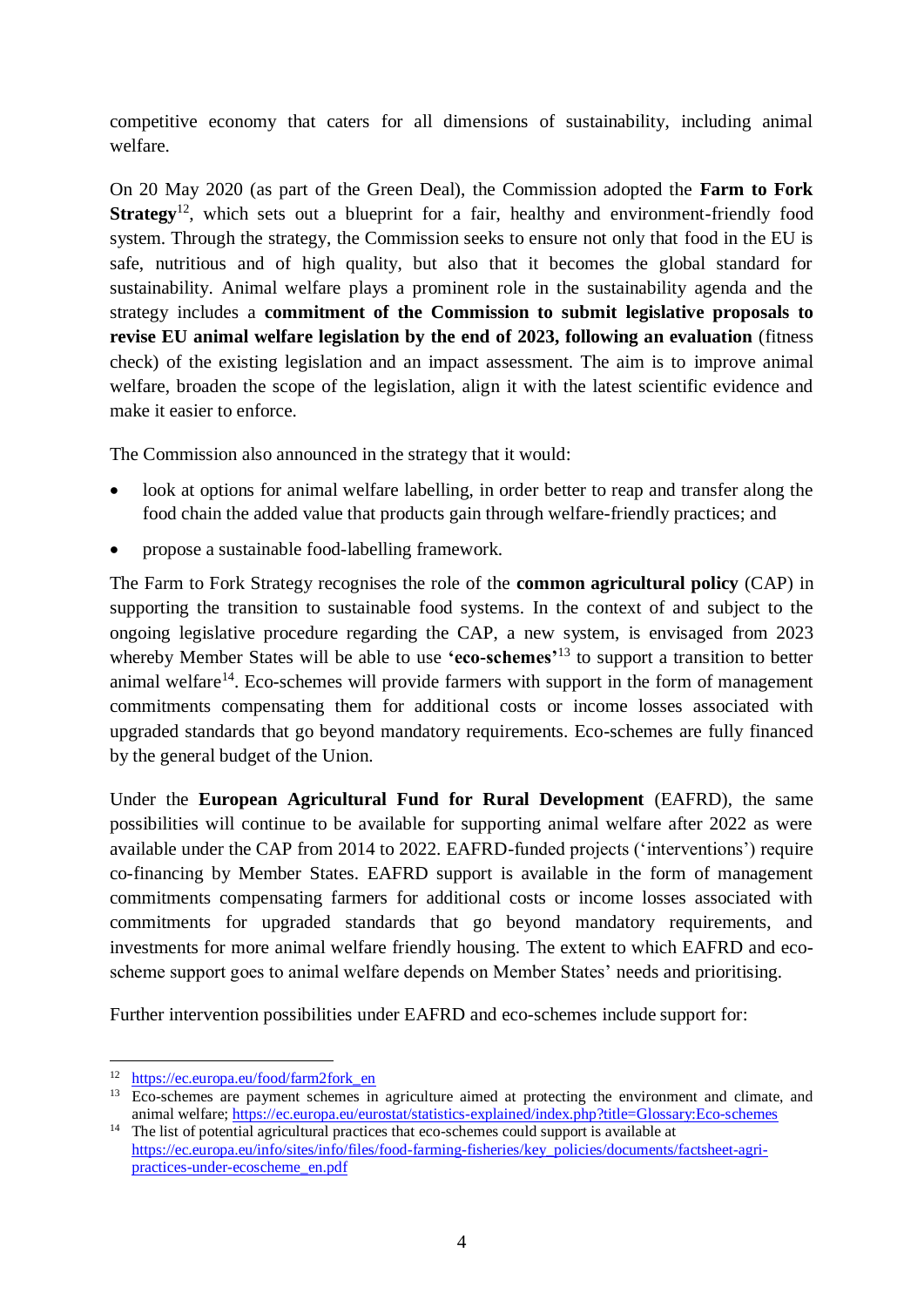- training and advice;
- converting to and maintaining organic farming methods;
- quality schemes; and
- cooperation and innovation between food chain operators under the European Innovation Partnership for Agricultural Productivity and Sustainability (EIP-AGRI)<sup>15</sup>.

It is envisaged that animal welfare will be one of the CAP's specific objectives for the 2023-  $2027$  period<sup>16</sup>. Each Member State will assess its situation on the basis of a SWOT analysis (strengths, weaknesses, opportunities and threats) and its specific needs, in particular as regards improving animal welfare and reducing the use of antimicrobials. On this basis, each Member State will design interventions to be included in a **CAP national strategic plan** (which will be operative as of the beginning of 2023 after their approval by the Commission), which will also set out a strategy for combining various CAP tools. Dedicated indicators will be used to measure and monitor progress in implementing the plans.

Compliance with mandatory existing animal welfare legal requirements<sup>17</sup> will continue to be one of the conditions for farmers to receive full CAP direct support and certain (annual) payments under the EAFRD, including animal welfare payments.

The Commission adopted recommendations in respect of the CAP national strategic plans in December 2020. These recommendations, specifically addressed to each Member State, include a number of measures enhancing the welfare of farm animals<sup>18</sup>.

To help Member States formulate interventions in line with the recommendations, the Commission recently launched a study on CAP measures and instruments that promote animal welfare and the reduction of antimicrobial use<sup>19</sup>. It is expected to be concluded in October 2021.

#### **2.3 Scientific context and ongoing projects**

Better animal welfare is not only an ethical issue, it improves animal health and reduces the need for medication, thus slowing the possible triggering of antimicrobial-resistant

<sup>1</sup> <sup>15</sup> <https://ec.europa.eu/eip/agriculture/en/about>

<sup>&</sup>lt;sup>16</sup> The legislative procedure on the CAP reform is still ongoing. The description of its main elements regarding welfare is therefore subject to final agreement by the co-legislators.

<sup>&</sup>lt;sup>17</sup> So called 'cross-compliance' under the CAP since 2003. This is not checked systematically prior to payment, but *a posteriori* cross-compliance on-the-spot checks are obligatory for a minimum of 1% of beneficiaries. It is an effective tool for raising beneficiaries' awareness of animal welfare requirements; [https://ec.europa.eu/info/food-farming-fisheries/key-policies/common-agricultural-policy/income](https://ec.europa.eu/info/food-farming-fisheries/key-policies/common-agricultural-policy/income-support/cross-compliance_en)[support/cross-compliance\\_en](https://ec.europa.eu/info/food-farming-fisheries/key-policies/common-agricultural-policy/income-support/cross-compliance_en)

<sup>&</sup>lt;sup>18</sup> The recommendations are tailor-made and addressed to individual Member States. They aim to help each Member State in the drafting of its CAP national strategic plan, by identifying the key areas on which it should focus; [https://ec.europa.eu/info/food-farming-fisheries/key-policies/common-agricultural-policy/cap](https://ec.europa.eu/info/food-farming-fisheries/key-policies/common-agricultural-policy/cap-strategic-plans_en#cap-strategic-plans-recommendations)strategic-plans en#cap-strategic-plans-recommendations

<sup>&</sup>lt;sup>19</sup> *Evaluation study of the CAP measures and instruments promoting animal welfare and reduction of antimicrobials use* (AGRI-2020-0319; due in October 2021).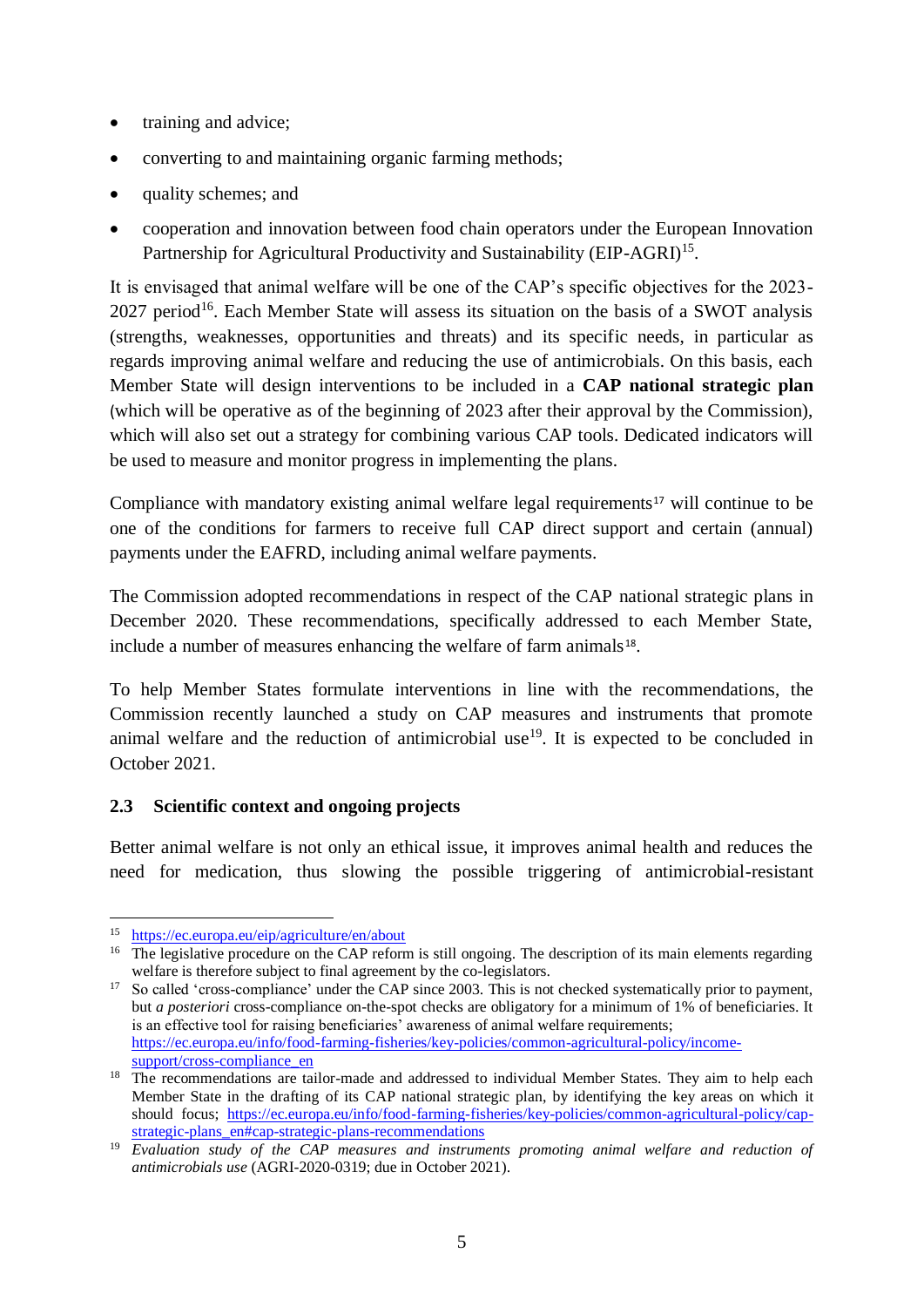micro-organisms and improving food quality. In addition, reducing stress in laying hens, for example, reduces the prevalence of Salmonella in flocks. The welfare of humans and the welfare of animals are closely linked.

Over the past 20 years, the European Food Safety Authority (EFSA), the Commission's main scientific advisor in this area, has adopted opinions addressing (among others) the welfare of laying hens and pigs. Currently, EFSA is developing further scientific assessments on cages for the species and categories of animals covered by the citizens' initiative. These will be available in 2022 and 2023. A recent EFSA opinion can be considered as reflecting the current state of knowledge as regards rabbits $^{20}$ .

Recently published scientific studies attest the existence of alternative high-performing farming systems that do not entail the use of cages. In addition, a recent study produced for the European Parliament's Committee on Petitions  $(PETI)^{21}$  concludes that non-caged systems for laying hens are economically, environmentally and socially similar to furnished cage systems. Another study<sup>22</sup> provides an overview of scientific research on the caged farming of laying hens, sows, rabbits, ducks, geese, calves and quail. It describes the welfare impacts of caged confinement and of housing in alternative farming systems. Other reports outline the environmental and welfare challenges, opportunities and potential consequences of further animal welfare improvements and ending the use of cages in the production of certain farmed animals in the EU<sup>23</sup>.

Various ongoing research and innovation projects, also financed by the EU, are looking at animal welfare, in particular low-input<sup>24</sup> and organic farming, precision farming<sup>25</sup> and welfare-friendlier practices in intensive farming. While no projects to date have looked specifically at the withdrawal of cages, some CORE<sup>26</sup> Organic Cofund<sup>27</sup> projects funded from

 $\overline{a}$ <sup>20</sup> EFSA Panel on Animal Health and Welfare (AHAW), *Health and welfare of rabbits farmed in different production systems*, scientific opinion (EFSA-Q-2019-00593); adopted 21 November 2019; <https://www.efsa.europa.eu/en/efsajournal/pub/5944>

<sup>21</sup> *End the cage age: looking for alternatives — overview of alternatives to cage housing and the impact on animal welfare and other aspects of sustainability* (30-11-2020); [https://www.europarl.europa.eu/thinktank/en/document.html?reference=IPOL\\_STU%282020 %29658539](https://www.europarl.europa.eu/thinktank/en/document.html?reference=IPOL_STU%282020%29658539) [https://www.europarl.europa.eu/RegData/etudes/STUD/2020/658539/IPOL\\_STU\(2020\)658539\\_EN.pdf](https://www.europarl.europa.eu/RegData/etudes/STUD/2020/658539/IPOL_STU(2020)658539_EN.pdf)

<sup>22</sup> Compassion in World Farming (21.2.2021), *Scientific briefing on caged farming – overview of scientific research on caged farming of laying hens, sows, rabbits, ducks, geese, calves and quail*; <https://www.ciwf.eu/media/7444223/ciwf-february-2021-scientific-briefing-on-caged-farming.pdf>

<sup>23</sup> e.g. *Assessment of environmental and socio-economic impacts of increased animal welfare standards transitioning towards cage-free farming in the EU*, policy report; [https://ieep.eu/publications/assessment-of](https://ieep.eu/publications/assessment-of-environmental-and-socio-economic-impacts-of-increased-animal-welfare-standards)[environmental-and-socio-economic-impacts-of-increased-animal-welfare-standards;](https://ieep.eu/publications/assessment-of-environmental-and-socio-economic-impacts-of-increased-animal-welfare-standards) European Economic and Social Committee, *The farming profession and the profitability challenge*, opinion (adopted 18.7.2019).

<sup>&</sup>lt;sup>24</sup> 'Low-input' farming, when referring to animals, includes 'extensive' farming, access to outdoors, use of local breeds, etc. potentially leading to better welfare and lower use of antibiotics.

<sup>&</sup>lt;sup>25</sup> 'Precision' farming, when referring to animals, means any technology that makes it possible to follow the livestock, e.g. putting a camera in a barn may help to detect a specific problem at an early stage.

<sup>&</sup>lt;sup>26</sup> Network of European ministries and research councils funding research in organic food and farming systems funded in 2004.

<sup>27</sup> <https://projects.au.dk/coreorganiccofund/core-organic-cofund-projects/>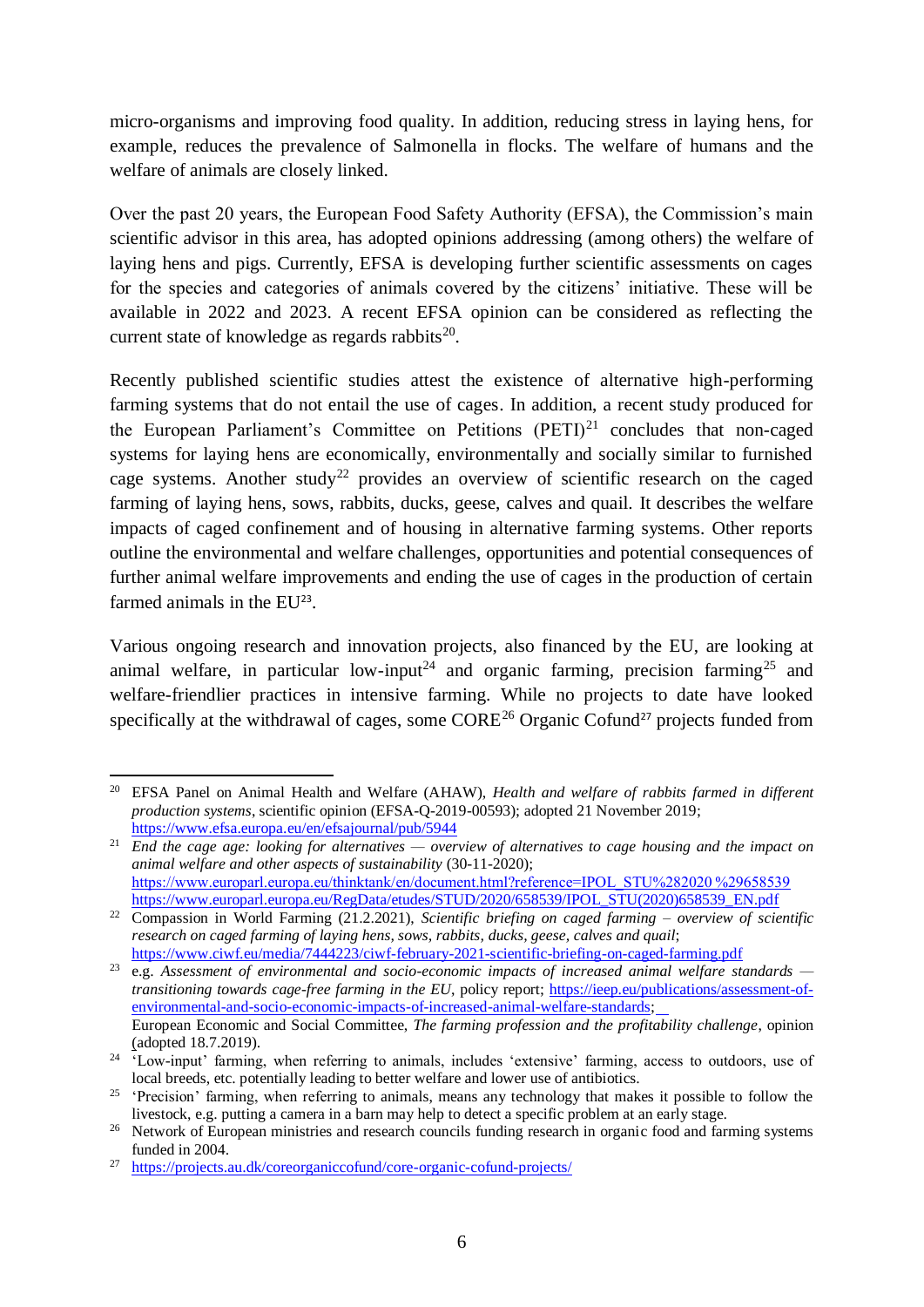Horizon 2020, are looking at animal rearing, allowing animals to meet their natural requirements and related issues; these include:

- POWER, which is investigating the combined improvement of the housing and management of pigs, including the effects of farrowing pen design, sow genetics and management strategies on newborn piglet mortality and piglet health before and after weaning; and
- GroupHouseNet<sup>28</sup>, a COST action that aims to provide the EU livestock industry with the innovations in breeding and management for pigs and poultry that it needs for a successful transition to large group housing systems without the need for painful tail docking and beak trimming.

*Horizon Europe*, the EU's new framework programme for research and innovation, will provide further support in 2021-2027, in particular in the 'agriculture, forestry and rural areas' intervention area<sup>29</sup>.

# **2.4 Social and economic context**

Growing numbers of consumers are demanding more welfare-friendly farming methods and information to help them identify products produced in welfare-friendly conditions<sup>30</sup>.

Farmed animals are kept in caged confinement for various, mainly economic reasons. Such systems (particularly in intensive production units) are economically efficient and provide more practical working conditions. Some degree of indoor confinement may also be necessary for biosecurity reasons, to prevent certain animal diseases.

Discontinuing the use of cages will necessitate changes to current farming systems and often costly investments. It may require farmers to adjust farm premises, purchase new equipment and adapt production and husbandry practices. At the same time, the switch to farming systems with higher animal welfare standards often improves farmers' reputation in society and raises confidence in their work<sup>31</sup>. The EU's high animal welfare standards also contribute to the good reputation of EU agricultural products and partly explain the high demand for them, which ensures a better income for the farmers. Changes to current farming systems would also help to preserve the resources on which the food systems depend, which in turn would decrease the loss of biodiversity.

<sup>1</sup> <sup>28</sup> <https://www.grouphousenet.eu/about-2>

<sup>&</sup>lt;sup>29</sup> [https://ec.europa.eu/info/research-and-innovation/funding/funding-opportunities/funding-programmes-and](https://ec.europa.eu/info/research-and-innovation/funding/funding-opportunities/funding-programmes-and-open-calls/horizon-europe/cluster-6-food-bioeconomy-natural-resources-agriculture-and-environment_en)[open-calls/horizon-europe/cluster-6-food-bioeconomy-natural-resources-agriculture-and-environment\\_en](https://ec.europa.eu/info/research-and-innovation/funding/funding-opportunities/funding-programmes-and-open-calls/horizon-europe/cluster-6-food-bioeconomy-natural-resources-agriculture-and-environment_en)

<sup>30</sup> *Attitudes of Europeans towards animal welfare*, Special Eurobarometer 442 (March 2016); [file:///C:/Users/sandekn/AppData/Local/Packages/Microsoft.MicrosoftEdge\\_8wekyb3d8bbwe/TempState/Do](file:///C:/Users/sandekn/AppData/Local/Packages/Microsoft.MicrosoftEdge_8wekyb3d8bbwe/TempState/Downloads/ebs_442_en%20(1).pdf) wnloads/ebs  $442$  en% $20(1)$ .pdf

<sup>&</sup>lt;sup>31</sup> ['One Welfare': a framework to support the implementation of OIE animal welfare standards](https://www.researchgate.net/publication/317661058_)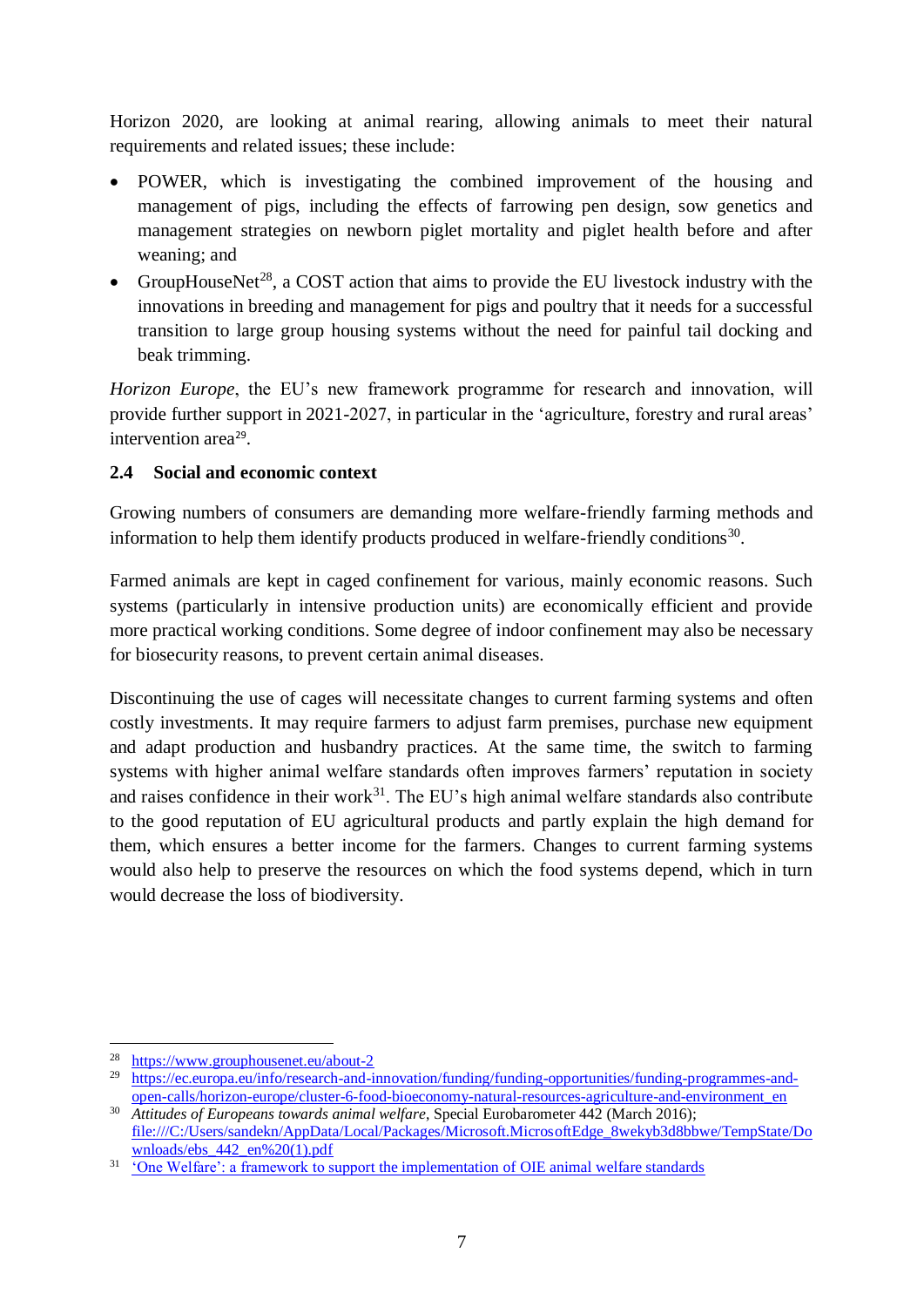#### **2.5 Ongoing initiatives and actions relevant in the context of the citizens' initiative**

In view of the revision of the animal welfare legislation, including Directive 98/58/EC on the protection of animals kept for farming purposes  $32$ , as announced under the Farm to Fork Strategy, the Commission is already taking or has already taken the following action:

- In June 2020, it mandated **EFSA** to provide updated scientific opinions on the advantages and disadvantages of different production systems and how they could be improved for species currently covered by sector-specific animal welfare legislation, i.e. laying hens (the mandate also includes pullets and layer breeders), chickens kept for meat production (also including broiler breeders), calves and pigs. In June 2021, it requested further opinions on animal welfare aspects of cage and cage-free farming of quail, ducks and geese<sup>33</sup>. EFSA is expected to issue these opinions in 2022 and 2023;
- On 7 April 2021, the Commission published the results of an evaluation of the EU's **2012-2015 animal welfare strategy**<sup>34</sup>;
- It is currently carrying out an evaluation (**fitness check**) of the EU animal welfare *acquis*<sup>35</sup>, which seeks to identify:
	- possible shortcomings in the design, scope and implementation of the existing rules;
	- potential for simplification and reducing regulatory costs and burdens; and
	- possible gaps and areas for improvement.

It expects to finalise the fitness check by 2022;

• It is exploring options for an EU-wide **animal welfare label** to improve the transmission of value through the food chain. To this end, it has established a dedicated subgroup of the EU Animal Welfare Platform and launched a study on animal welfare labelling<sup>36</sup>;

In addition, the following ongoing and planned actions are relevant in the context of the citizens' initiative:

- **Studies to gather data** on the environmental and socio-economic consequences of phasing out cages and to get a clearer picture on the current situation in the  $EU^{37}$ ;
- A **code of conduct** for responsible business and marketing practices is currently under preparation. The goal is to encourage actors along the food chain to make sustainability commitments that also cover animal welfare; these could include commitments concerning the transition to non-caged systems;

1

<sup>&</sup>lt;sup>32</sup> Council Directive 98/58/EC of 20 July 1998 concerning the protection of animals kept for farming purposes, (OJ L 221, 8.8.1998, p. 23).

<sup>33</sup> <https://www.efsa.europa.eu/en/topics/topic/animal-welfare>

<sup>&</sup>lt;sup>34</sup> [https://ec.europa.eu/food/animals/welfare/strategy/evaluation\\_strategy\\_en](https://ec.europa.eu/food/animals/welfare/strategy/evaluation_strategy_en)

<sup>&</sup>lt;sup>35</sup> The fitness check will cover Directive 98/58/EC, Directive 1999/74/EC, Regulation (EC) No 1/2005, Directive 2007/43/EC, Directive 2008/119/EC, Directive 2008/120/EC and Regulation (EC) No 1099/2009, and the relevant implementing rules.

<sup>&</sup>lt;sup>36</sup> The results of the study are expected for the end of 2021.

<sup>37</sup> e.g. *Pilot project hens* (SANTE-2020-G5 051) on laying hens, pullets and layer breeders (due in 2022); *Evaluation study of the CAP measures and instruments promoting animal welfare and reduction of antimicrobials use* (AGRI-2020-0319; due in October 2021).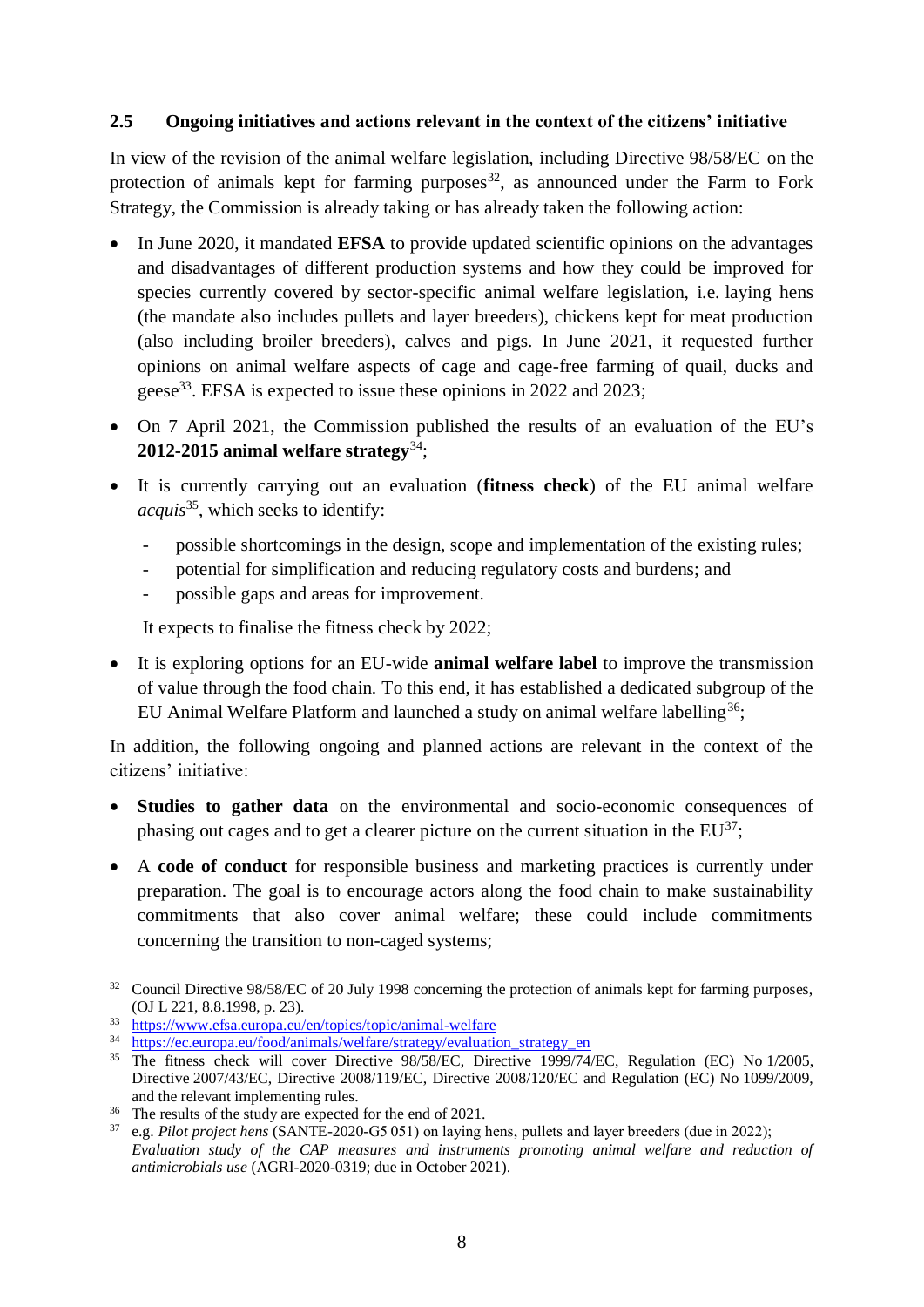- The Commission will prepare a legislative proposal for a **framework for a sustainable food system** before the end of 2023. Animal welfare will feature in discussions on the definition of food system sustainability and the criteria for assessing the sustainability of foods and operations;
- By 2024, it will propose a **sustainable food labelling framework** that should cover the nutritional, climate, environmental and social aspects of food products, including animal welfare;
- While several **bilateral trade agreements** with non-EU countries already include cooperation provisions on animal welfare, the EU will propose the inclusion of a chapter on sustainable food production systems in ongoing negotiations for free trade agreements with partner countries and future trade agreements. This also covers cooperation on animal welfare; and
- The EU also promotes its animal welfare standards by contributing to the development, adoption and implementation of World Organisation for Animal Health (OIE) **international standards on animal welfare**<sup>38</sup> and cooperating with the Food and Agriculture Organization (FAO).

# **3. EVALUATION OF THE PROPOSALS IN THE INITIATIVE**

# **3.1 Response to initiative: actions**

The citizens' initiative calls on the Commission to propose legislation prohibiting the use of:

- cages for laying hens, rabbits, pullets, broiler breeders, layer breeders, quail, ducks and geese;
- farrowing crates for sows;
- sow stalls, where not already prohibited; and
- individual calf pens, where not already prohibited.

In response to the initiative and to the demand for a transition to more ethical and sustainable farming systems, the Commission intends to **propose to phase out and finally prohibit the use of such cage systems, for all these species and categories, under conditions (including the length of the transition period) to be determined based on EFSA opinions and an impact assessment**. This will be included as one of the key objectives of the revision of animal welfare legislation that the Commission has committed to propose by the last quarter of 2023.

The Commission will consider the following aspects in the context of the revision process:

# *A. animals currently covered by species-specific animal welfare legislation*

<sup>38</sup> <sup>38</sup> Terrestrial Animal Health Code, Section 7; [https://www.oie.int/en/standard-setting/terrestrial-code/access](https://www.oie.int/en/standard-setting/terrestrial-code/access-online/)[online/](https://www.oie.int/en/standard-setting/terrestrial-code/access-online/)

Aquatic Animal Health Code, Section 7<https://www.oie.int/en/standard-setting/aquatic-code/access-online/>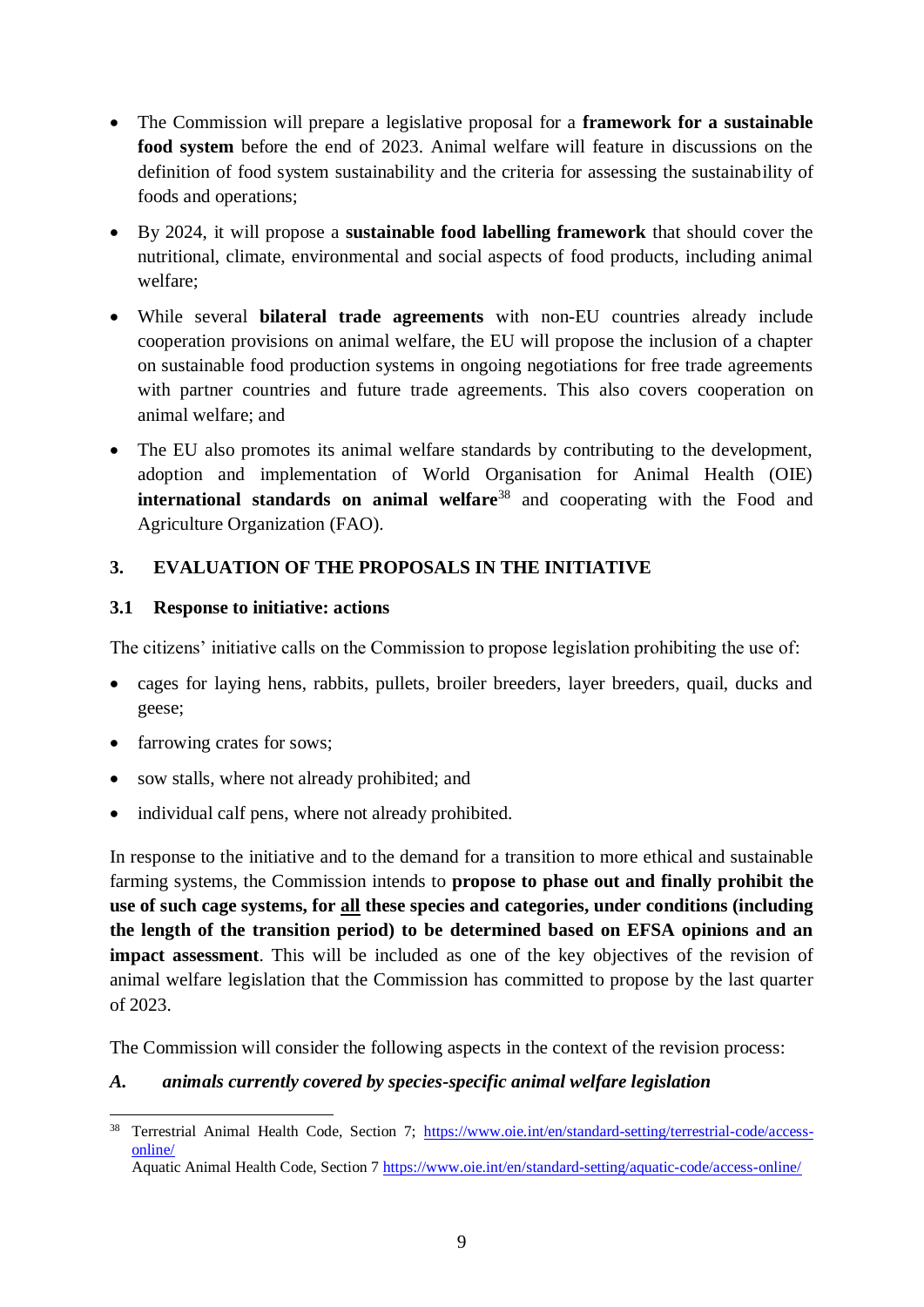The existing species-specific animal welfare legislation on laying hens, sows and calves will be revised under the Farm to Fork Strategy, with a Commission proposal to be presented by the last quarter of 2023. This legislation currently provides for prohibitions of certain types of cage, but not all.

#### *B. animals currently not covered by species-specific animal welfare legislation*

Currently, there is no specific EU animal welfare legislation for several of the species/categories covered by the ECI (rabbits, pullets, broiler breeders, layer breeders, quail, ducks and geese).

In order to respond to the initiative, the Commission has, in June 2020 and in June 2021, mandated EFSA to complement existing scientific evidence on the animal welfare impacts of cage farming systems for laying hens, pigs, calves, pullets, broiler breeders, layer breeders, quail, ducks and geese in the course of 2022 and early 2023 with the aim to introduce the legislation by the last quarter of 2023.

The **conditions for the prohibition of cage systems** will be determined on the basis of an impact assessment; they will take account of:

- animal welfare benefits;
- the social and economic needs of the farming sector in the EU, including of small farms;
- the international trade dimension; and
- environmental aspects.

#### **3.2 Response to the initiative: envisaged timeline**

The Commission's response to the initiative as outlined in Chapter 3.1 will be included as one of the key objectives in the revision of animal welfare legislation that it has committed to propose by the **last quarter of 2023**.

To develop this legislative proposal, the Commission will prepare an impact assessment as described above. This assessment will also support decision-making – amongst others – on accompanying measures. It will include a public consultation that will be carried out by **early 2022**. The impact assessment is scheduled to be completed by the **end of 2022**.

While the citizens' initiative does not include a specific request on timing, in the meeting with the Commission and the hearing in the European Parliament the organisers expressed their ambition for a ban on cages to come into effect in 2027.

The date of entry into force of the prohibition, and thus the length of the phasing out period, will be considered in the context of the impact assessment for the legislative proposal. In particular, this will assess the feasibility of working towards the proposed legislation entering into force from 2027 taking into account the need to support farmers in this transition – financially and otherwise.

#### **3.3 Transitional and accompanying actions in the EU**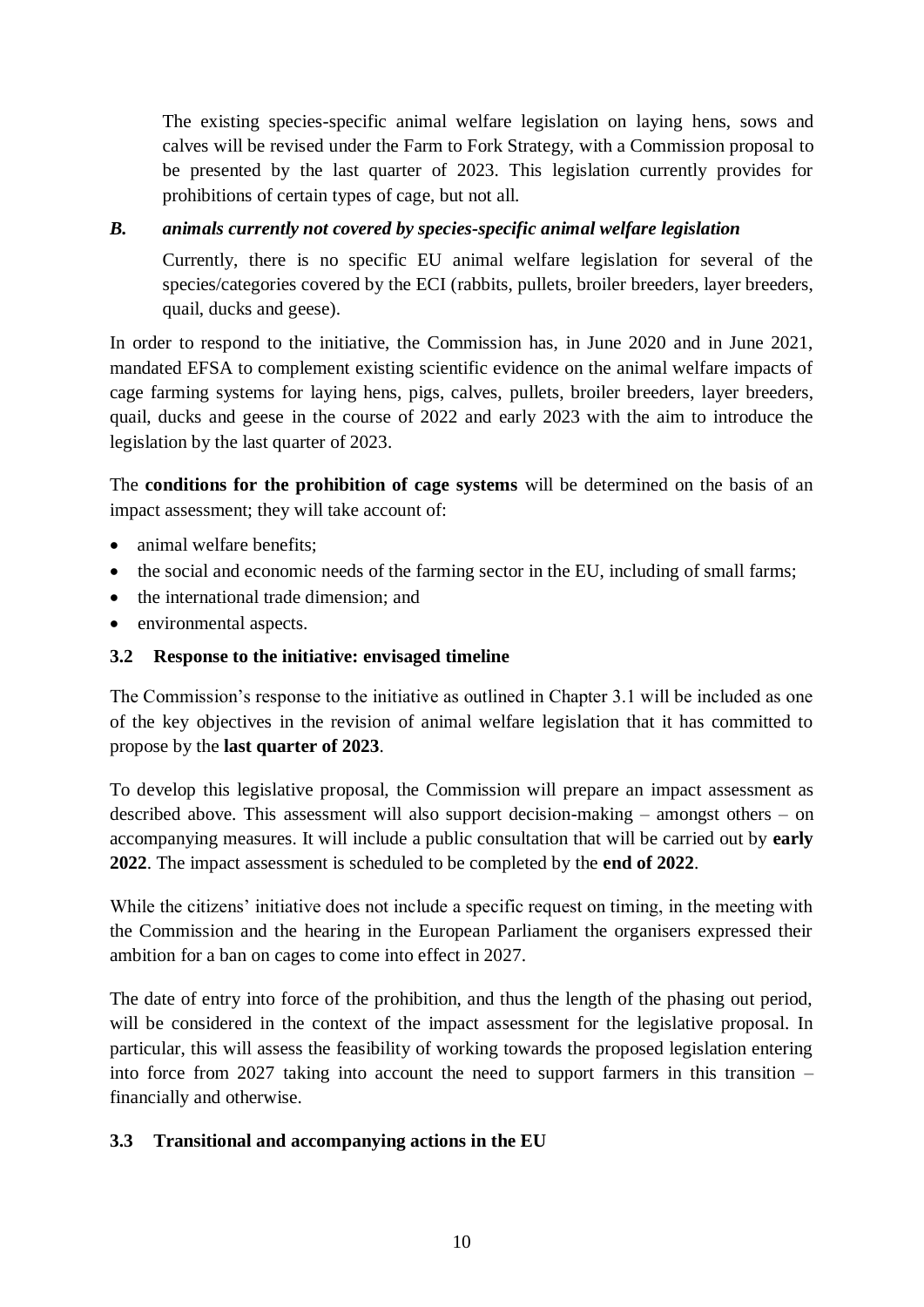While the initiative itself does not include requests for transitional and accompanying measures, the organisers indicated at the meeting with the Commission and at the public hearing of the European Parliament that such measures would be needed to facilitate the transition to cage-free farming.

The Commission considers that a balanced transition to cage-free systems requires appropriate consideration of relevant societal concerns, the economic impacts on the various parties involved and environmental aspects. It should be organised and supported in such a way that farmers can seize society's demand for enhanced animal welfare as an opportunity to contribute directly to better animal health and welfare, food quality and environmental objectives without however endangering the survival of their farms. The entire food chain, in particular the food processing industry and the retail sector, will have an important role to play.

Therefore, in parallel to the legislation it will propose, the Commission will continue to develop **supporting measures**, such as best practices, guidelines, recommendations and studies, for the promotion of and the transition to non-cage farming. It will promote communication and information on the measures, in the preparation of the phasing out of cages. This aims at providing incentives for farmers to start the transition process.

With the **CAP**, the EU will provide financial support to farmers to shift to cage-free systems through means available under the rural development policy and the new eco-schemes (to the extent that Member States use these opportunities). The Commission encourages Member States to use the **eco-schemes** (once the legislation establishing the new CAP has been adopted) and to present their intervention strategies in their national strategic plans to support the phasing out of cages. This could also imply a shift to innovative solutions as well as extensive production systems.

When evaluating the Member States' **national strategic plans** the Commission will pay particular attention to the financial support that Member States intend to devote to improve animal welfare. Finally, the Commission encourages Member State to increase the aid intensity<sup>39</sup> for **EAFRD support** for cage-free systems, as compared with investments in housing with less focus on animal welfare.

In its annual work programmes for the **farm products promotion policy**<sup>40</sup> , the Commission will also include a dedicated budget for raising awareness of sustainability in agriculture, including specific animal welfare features such as cage-free farming systems.

Other supporting measures will complement CAP funding:

• In line with the adopted action plan on **organic farming**, aiming to ensure that 25% of land in the EU is used for organic production by 2030, farmers will be provided with

<sup>1</sup> <sup>39</sup> 'Aid intensity' refers to the proportion of public (EU or national) support in the overall investment. An increase in aid intensity reduces the proportion to be paid by the farmer.

<sup>40</sup> Under Regulation (EU) No 1144/2014, the promotion policy involves co-funding opportunities run by EU or inter-trade associations for promotion activities.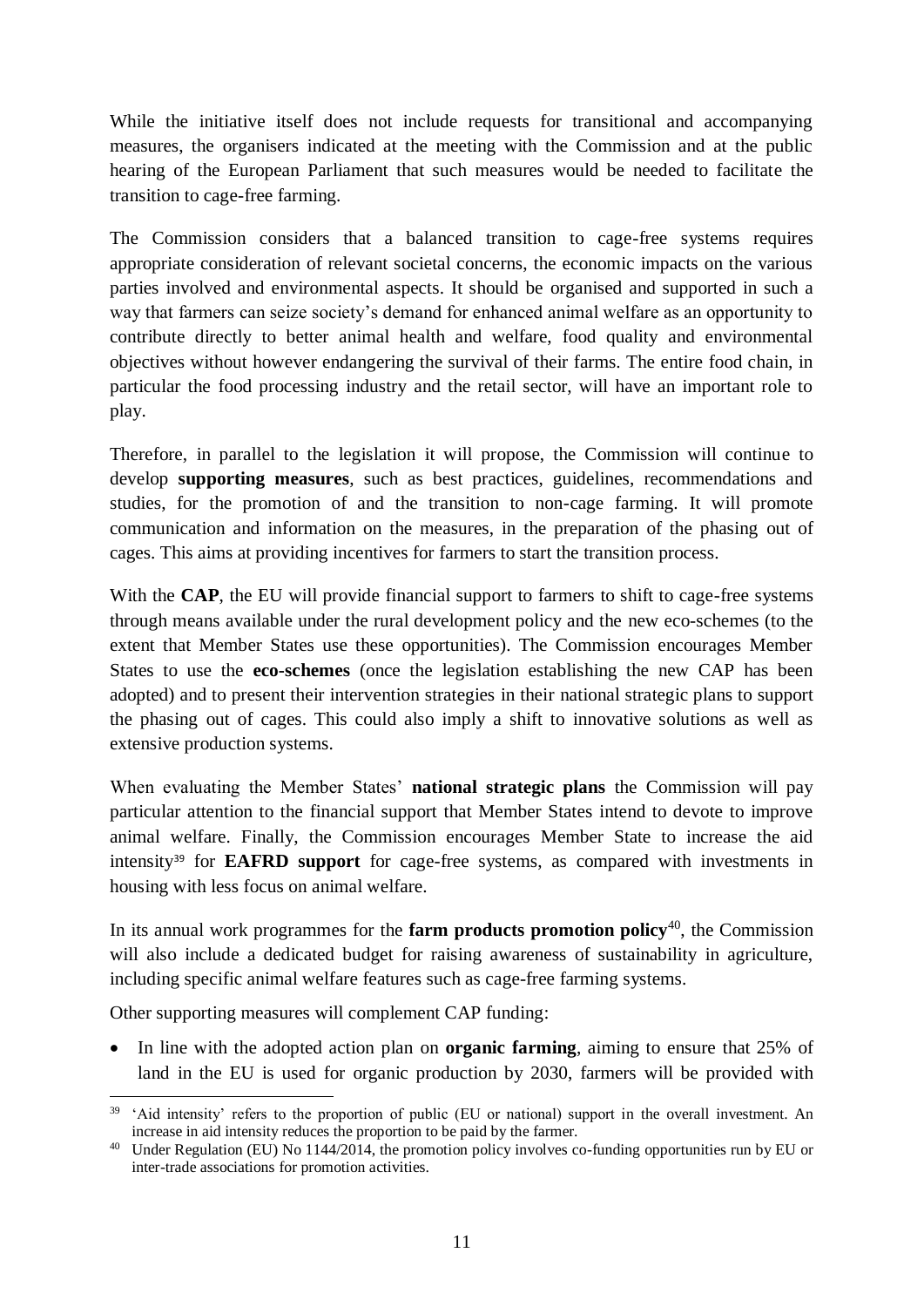opportunities to switch from cage-systems directly to organic farming. The use of cages is not allowed in organic production $41$ ;

- The Commission will support farmers and other actors in the transition to cage-free systems through **information campaigns and training** through the Member States' farm advisory services $42$ :
- The Commission will work closely with the **food processing industry and retailers** to encourage them to support the development of the market for cage-free products at rewarding farm gate prices;
- In line with the Farm to Fork Strategy, the Commission will consider options for **animal welfare labelling** to improve the transmission of value through the food chain. A requirement to inform consumers whether products come from animals kept in cages or from cage-free systems could encourage farmers to switch earlier to cage-free systems and consumers to become more aware of their choices. Similarly, the Commission will explore a possible extension of the scope of the **agriculture marketing standards** in the context of the revision of the legislation (as announced in the Farm to Fork Strategy);
- Given the role that **public procurement** can play in transforming the EU's food production and consumption model by boosting more sustainable sourcing of food, the Commission committed in the Farm to Fork Strategy to determine the best way of setting minimum mandatory criteria for sustainable food procurement. In this context, it will explore how it could support the transition to non-caged systems. Some animal welfare aspects are already addressed in the current green public procurement criteria<sup>43</sup>;
- Where appropriate, **Horizon Europe** will help provide decision-makers and actors with additional scientific evidence. In particular, the creation of a European Partnership on Animal Health and Welfare will be proposed for the 2023-2024 work programme.

Further action will include measures to ensure **better and stricter implementation of existing legislation**, e.g. by training inspectors (through the Commission's 'better training for safer food' (BTSF) programme<sup>44</sup> and with the support of the EU animal welfare reference centres), and by Commission audits of animal welfare systems and their follow-up with national administrations.

In addition, the Member States may target the transition to cage-free farming in their national state aid measures<sup>45</sup>. Agricultural state aid rules allow them to grant financial aid to farmers

 $\overline{a}$ <sup>41</sup> [https://ec.europa.eu/info/sites/info/files/food-farming-fisheries/farming/documents/com2021\\_141-organic](https://ec.europa.eu/info/sites/info/files/food-farming-fisheries/farming/documents/com2021_141-organic-action-plan_en.pdf)[action-plan\\_en.pdf](https://ec.europa.eu/info/sites/info/files/food-farming-fisheries/farming/documents/com2021_141-organic-action-plan_en.pdf)

<sup>42</sup> [https://ec.europa.eu/info/food-farming-fisheries/key-policies/common-agricultural-policy/income](https://ec.europa.eu/info/food-farming-fisheries/key-policies/common-agricultural-policy/income-support/cross-compliance/fas_en)[support/cross-compliance/fas\\_en](https://ec.europa.eu/info/food-farming-fisheries/key-policies/common-agricultural-policy/income-support/cross-compliance/fas_en)

<sup>43</sup> [https://ec.europa.eu/jrc/en/publication/eu-gpp-criteria-food-procurement-catering-services-and-vending](https://ec.europa.eu/jrc/en/publication/eu-gpp-criteria-food-procurement-catering-services-and-vending-machines)[machines](https://ec.europa.eu/jrc/en/publication/eu-gpp-criteria-food-procurement-catering-services-and-vending-machines)

<sup>44</sup> [https://ec.europa.eu/food/safety/btsf\\_en](https://ec.europa.eu/food/safety/btsf_en)

<sup>&</sup>lt;sup>45</sup> State aid is decided and 100% financed by the Member States: [https://ec.europa.eu/competition/sectors/agriculture/overview\\_en.html](https://ec.europa.eu/competition/sectors/agriculture/overview_en.html)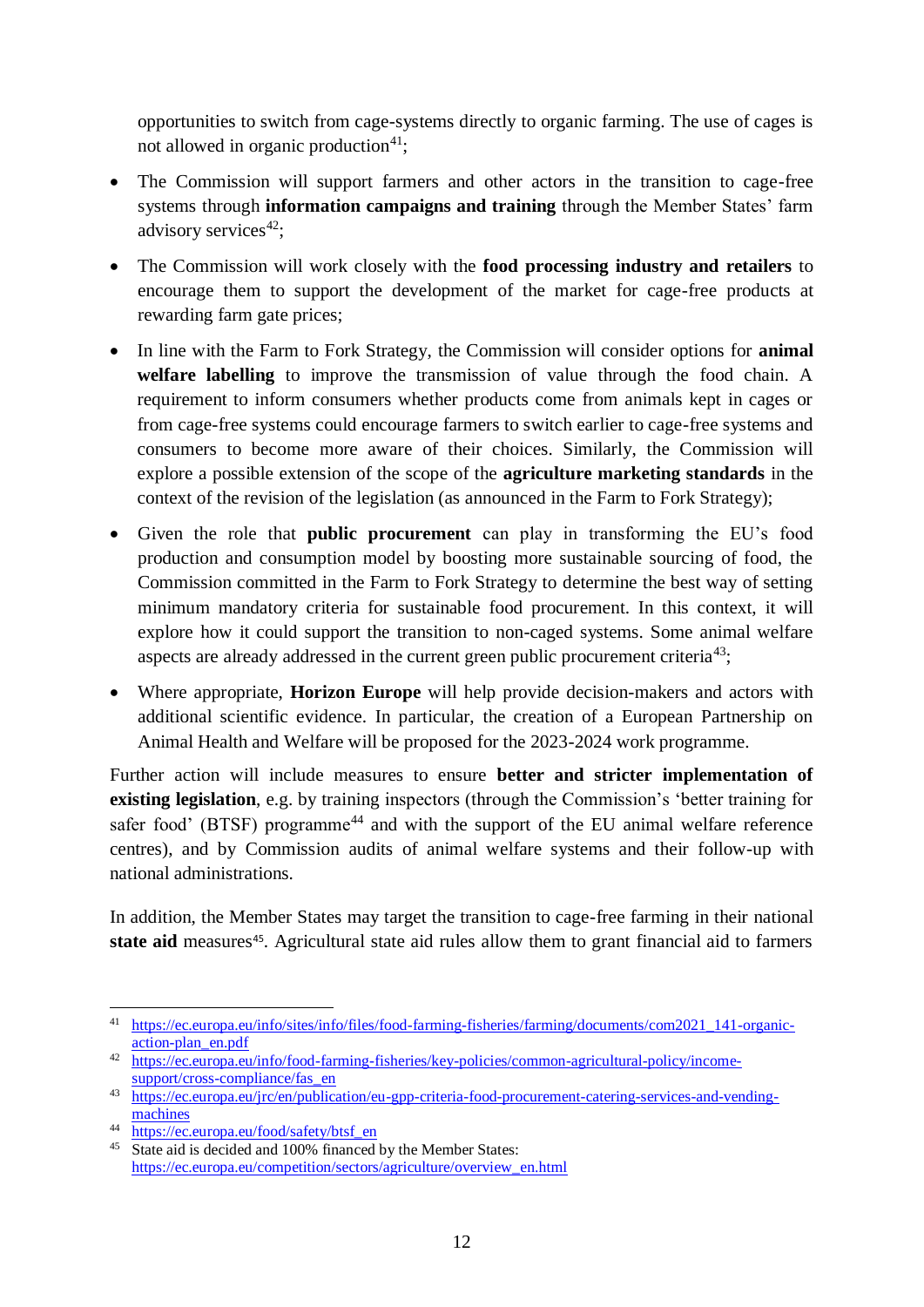as long as EU standards are not yet in force. In the case of newly introduced EU standards, farmers can receive aid for related investments for a limited period of time.

# **3.4 Trade aspects**

The Commission seeks to promote the uptake of sustainable standards globally, including on animal welfare, and to promote policy coherence between domestic and imported products. The impact assessment will examine different options on how to achieve this objective with respect to animals and products of animal origin from third countries..

In its *Trade policy review*46, the Commission stresses that imports must comply with relevant EU regulation and standards, and that, under certain circumstances determined by World Trade Organization (WTO) rules, it is appropriate for the EU to require that imported products comply with certain production requirements. The legitimacy of applying production requirements to imports is based on the need to protect the environment and to respond to ethical concerns. Where this approach is taken, it must be done in full respect of WTO rules. It is also possible to introduce animal welfare requirements to imported products in the framework of bilateral trade agreements.

Under existing EU legislation, only a few animal species and products are subject to specific animal welfare requirements on import. In the absence of sufficient assurance that the exporting country's marketing standards for eggs are equivalent to the EU's, packs of imported eggs must bear an indication that the farming method is 'non-EC standard'<sup>47</sup>. The health certificate accompanying imported meat must certify that the exporting country's slaughter requirements are at least equivalent to those laid down in EU animal welfare legislation, e.g. with regard to stunning procedures<sup>48</sup>.

The Commission is active in promoting EU animal welfare standards through bilateral cooperation and work with international organisations such as the OIE and the FAO to enhance on-farm conditions for animals worldwide. It has had some success, but this is limited and depends strongly on trade partners' interest in raising their standards. The Commission intends to maintain and step up its efforts at international level.

As the EU is a major importer of food, the Commission will study this issue in the impact assessment for the revision of the animal welfare legislation, by exploring the following nonmutually exclusive options and their possible combinations (see below). Any future measures the EU takes will need to comply with WTO rules.

 $\overline{a}$ <sup>46</sup> *Trade policy review — an open, sustainable and assertive trade policy*, Communication to the European Parliament, the Council, the European Economic and Social Committee and the Committee of the Regions (adopted 18 February 2021); [https://trade.ec.europa.eu/doclib/docs/2021/february/tradoc\\_159438.pdf](https://trade.ec.europa.eu/doclib/docs/2021/february/tradoc_159438.pdf)

<sup>47</sup> Article 30 of Commission Regulation (EC) No 589/2008 of 23 June 2008 laying down detailed rules for implementing Council Regulation (EC) No 1234/2007 as regards marketing standards for eggs (OJ L 163, 24.6.2008, p. 6).

<sup>48</sup> Article 12 of Council Regulation (EC) No 1099/2009 of 24 September 2009 on the protection of animals at the time of killing (OJ L 303, 18.11.2009, p. 1).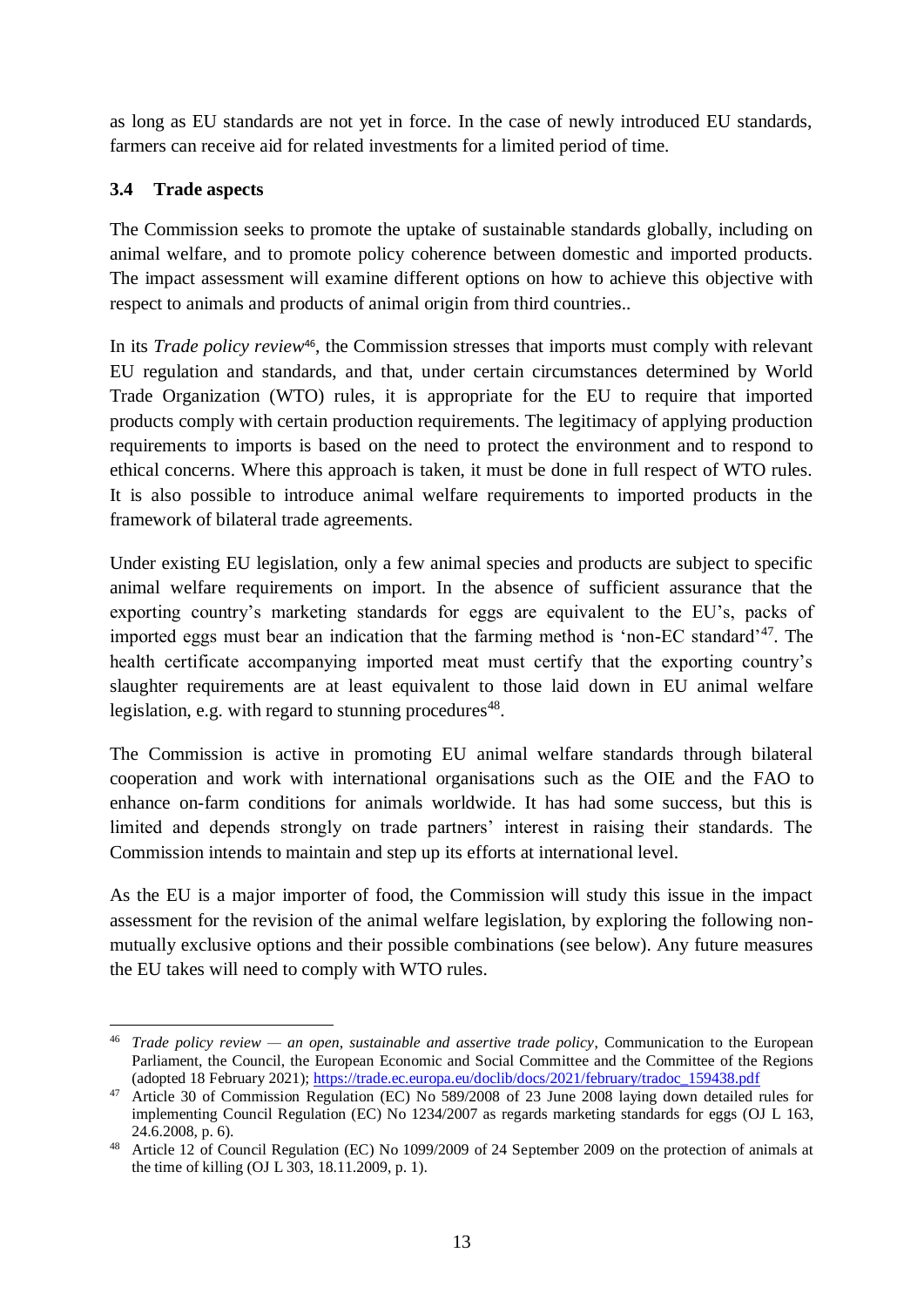#### *Option 1 Enhanced cooperation with trading partners*

The Commission will set up specific 'knowledge paths' to disseminate updated scientific information on alternatives to caged farming systems. It will strive to enhance cooperation with trading partners, particularly those with which the EU has a free trade agreement or with whom trade negotiations are underway or planned. This will be in line with the spirit of the 'green alliances/partnerships' referred to in the Farm to Fork Strategy and should boost global uptake of EU standards on animal welfare. The bilateral cooperation will be combined with similar approaches with international organisations and regional bodies.

# *Option 2 Imposing some EU rules on imports*

The Commission will assess the scope for translating the EU rules on cages into specific requirements to be applied to imports, following an appropriate transition period, but ensuring that concerns of citizens are addressed. During the transition period, the EU could provide partner countries from which it imports the animals/products in question with support or incentives, for example through:

- Technical assistance and cooperation opportunities offered under existing and future trade agreements, and
- Neighbourhood and pre-accession programmes to upgrade farming systems so as to meet EU requirements and support the transition to cage-free systems.

This would be accompanied by training for inspectors in non-EU countries (through the BTSF programme) and the organisation of awareness-raising activities.

#### *Option 3 An animal welfare labelling system that also applies to imports*

The Commission will assess the feasibility of introducing labelling requirements to inform EU consumers whether or not products are obtained from animals raised in cages. Such requirements would apply to all products placed on the EU market, including imports, in full compliance with the EU's international obligations.

For option 2 and 3, accession countries could include project proposals under agriculture and animal welfare headings, including projects to phase out cages, e.g. using the Instrument for Pre-accession Assistance (IPA)<sup>49</sup>. The Neighbourhood, Development and International Cooperation Instrument (NDICI) — 'Global Europe'<sup>50</sup> is a financial instrument available to other non-EU countries, including those neighbouring the EU.

# **4. CONCLUSION AND OUTLOOK**

In reply to the European citizens' initiative "*End the Cage Age*", the Commission concludes as follows:

 $\overline{a}$ 

<sup>&</sup>lt;sup>49</sup> <u>Overview — [Instrument for Pre-accession Assistance](https://ec.europa.eu/neighbourhood-enlargement/instruments/overview_en#:~:text=The%20Instrument%20for%20Pre-accession%20Assistance%20%28IPA%29%20is%20the,resulting%20in%20progressive%2C%20positive%20developments%20in%20the%20region.)</u><br>50 factsheet-mff-multiannual-financial-framework-v09 e

[factsheet-mff-multiannual-financial-framework-v09\\_en.pdf](https://ec.europa.eu/international-partnerships/system/files/factsheet-mff-multiannual-financial-framework-v09_en.pdf)